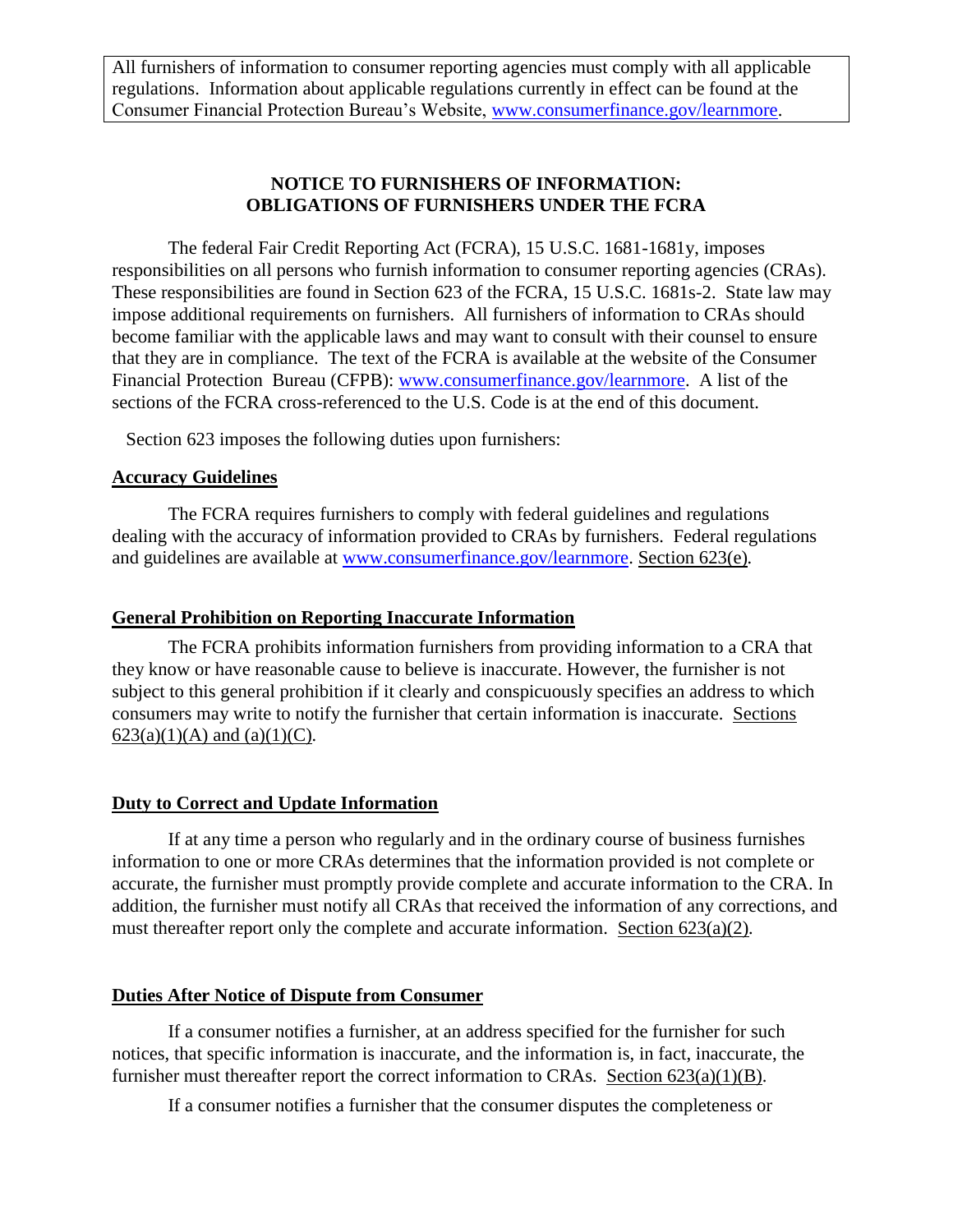accuracy of any information reported by the furnisher, the furnisher may not subsequently report that information to a CRA without providing notice of the dispute. Section  $623(a)(3)$ .

Furnishers must comply with federal regulations that identify when an information furnisher must investigate a dispute made directly to the furnisher by a consumer. Under these regulations, furnishers must complete an investigation within 30 days (or 45 days, if the consumer later provides relevant additional information) unless the dispute is frivolous or irrelevant or comes from a "credit repair organization." Section 623(a)(8). Federal regulations are available at [www.consumerfinance.gov/learnmore.](http://www.consumerfinance.gov/learnmore) Section 623(a)(8).

## **Duties After Notice of Dispute from Consumer Reporting Agency**

If a CRA notifies a furnisher that a consumer disputes the completeness or accuracy of information provided by the furnisher, the furnisher has a duty to follow certain procedures. The furnisher must:

- Conduct an investigation and review all relevant information provided by the CRA, including information given to the CRA by the consumer. Sections  $623(b)(1)(A)$  and  $(b)(1)(B)$ .
- Report the results to the CRA that referred the dispute, and, if the investigation establishes that the information was, in fact, incomplete or inaccurate, report the results to all CRAs to which the furnisher provided the information that compile and maintain files on a nationwide basis. Section  $623(b)(1)(C)$  and  $(b)(1)(D)$ .
- Complete the above steps within 30 days from the date the CRA receives the dispute (or 45 days, if the consumer later provides relevant additional information to the CRA). Section 623(b)(2).
- Promptly modify or delete the information, or block its reporting. Section 623(b)(1)(E).

# **Duty to Report Voluntary Closing of Credit Accounts**

If a consumer voluntarily closes a credit account, any person who regularly and in the ordinary course of business furnished information to one or more CRAs must report this fact when it provides information to CRAs for the time period in which the account was closed. Section 623(a)(4)*.* 

# **Duty to Report Dates of Delinquencies**

If a furnisher reports information concerning a delinquent account placed for collection, charged to profit or loss, or subject to any similar action, the furnisher must, within 90 days after reporting the information, provide the CRA with the month and the year of the commencement of the delinquency that immediately preceded the action, so that the agency will know how long to keep the information in the consumer's file. Section 623(a)(5)*.* 

Any person, such as a debt collector, that has acquired or is responsible for collecting delinquent accounts and that reports information to CRAs may comply with the requirements of Section 623(a)(5) (until there is a consumer dispute) by reporting the same delinquency date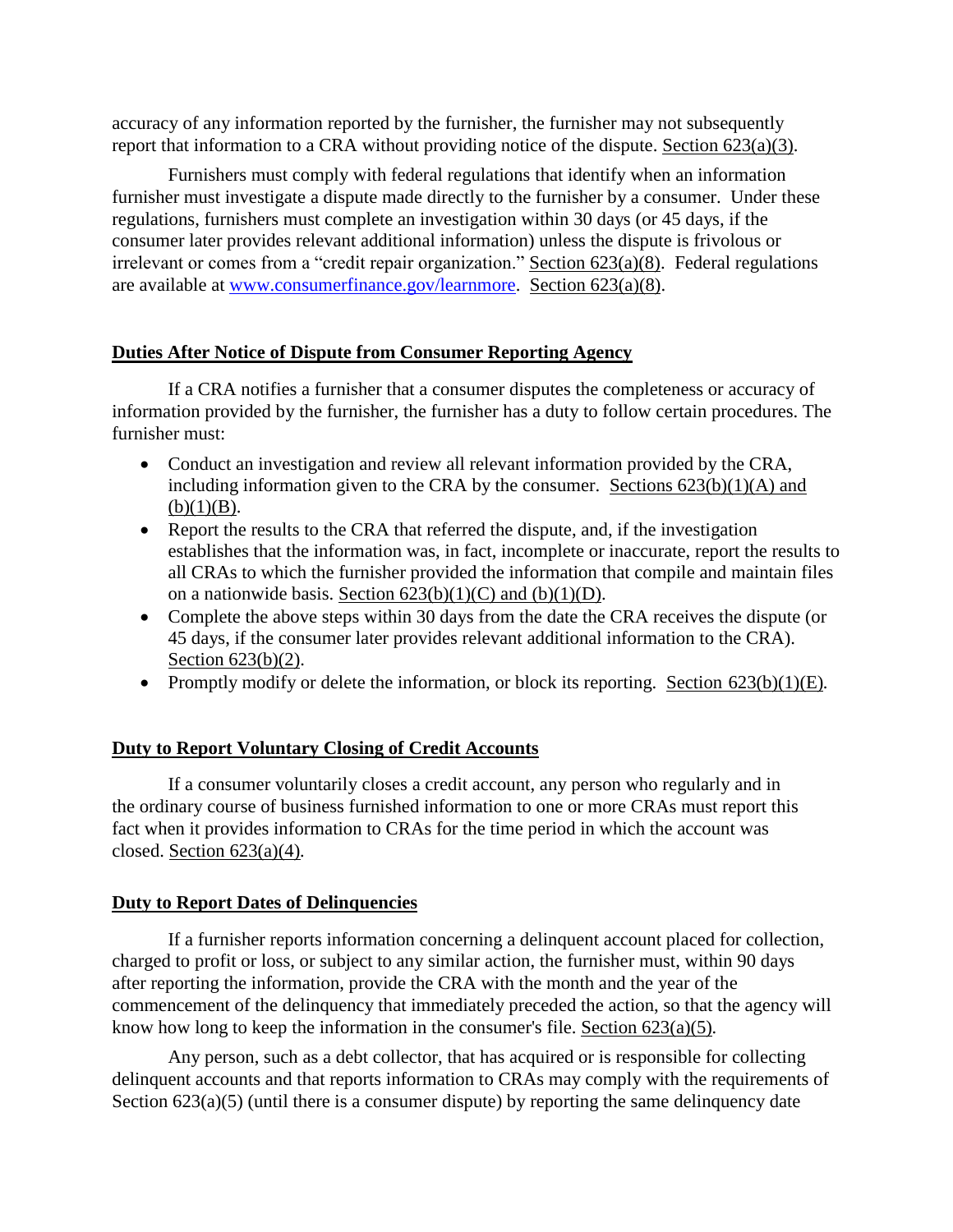previously reported by the creditor. If the creditor did not report this date, they may comply with the FCRA by establishing reasonable procedures to obtain and report delinquency dates, or, if a delinquency date cannot be reasonably obtained, by following reasonable procedures to ensure that the date reported precedes the date when the account was placed for collection, charged to profit or loss, or subjected to any similar action. Section 623(a)(5).

### **Duties of Financial Institutions When Reporting Negative Information**

Financial institutions that furnish information to "nationwide" consumer reporting agencies, as defined in Section 603(p), must notify consumers in writing if they may furnish or have furnished negative information to a CRA. Section 623(a)(7)*.* The CFPB has prescribed model disclosures, 12 CFR Part 222, App. B.

### **Duties When Furnishing Medical Information**

A furnisher whose primary business is providing medical services, products, or devices (and such furnisher's agents or assignees) is a medical information furnisher for the purposes of the FCRA and must notify all CRAs to which it reports of this fact. Section 623(a)(9)*.* This notice will enable CRAs to comply with their duties under Section 604(g) when reporting medical information.

#### **Duties When ID Theft Occurs**

All furnishers must have in place reasonable procedures to respond to notifications from CRAs that information furnished is the result of identity theft, and to prevent refurnishing the information in the future. A furnisher may not furnish information that a consumer has identified as resulting from identity theft unless the furnisher subsequently knows or is informed by the consumer that the information is correct. Section 623(a)(6)*.* If a furnisher learns that it has furnished inaccurate information due to identity theft, it must notify each CRA of the correct information and must thereafter report only complete and accurate information. Section  $623(a)(2)$ . When any furnisher of information is notified pursuant to the procedures set forth in Section 605B that a debt has resulted from identity theft, the furnisher may not sell, transfer, or place for collection the debt except in certain limited circumstances. Section 615(f).

### **The CFPB's website, [www.consumerfinance.gov/learnmore,](http://www.consumerfinance.gov/learnmore) has more information about the FCRA, including publications for businesses and the full text of the FCRA.**

### **Citations for FCRA sections in the U.S. Code, 15 U.S.C. § 1681 et seq.:**

| Section 602  | 15 U.S.C. 1681   | Section 615 15 U.S.C. 1681m |
|--------------|------------------|-----------------------------|
| Section 603  | 15 U.S.C. 1681a  | Section 616 15 U.S.C. 1681n |
| Section 604  | 15 U.S.C. 1681b  | Section 617 15 U.S.C. 16810 |
| Section 605  | 15 U.S.C. 1681c  | Section 618 15 U.S.C. 1681p |
| Section 605A | 15 U.S.C. 1681cA | Section 619 15 U.S.C. 1681q |